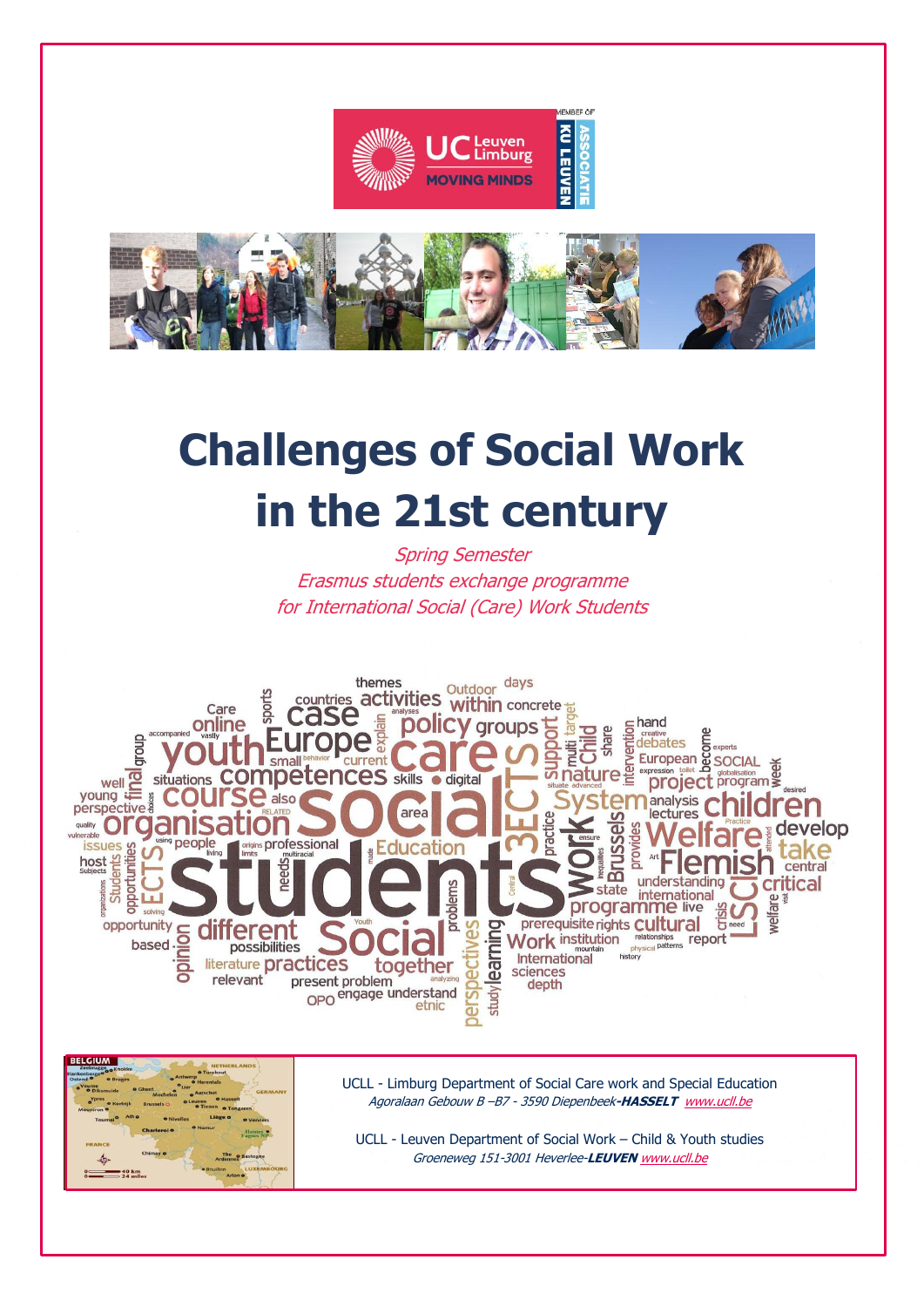### **Challenges of Social Work in the 21st century.**

We intend to offer to our incoming students a well-balanced insight in Social (Care) Work and Special Education as it is organised in the Belgian Flanders region. To get most benefit of the programme, the students join a study of Dutch language (3 ECTS)and follow a course of intercultural communication.(3 ECTS)

Underneath you can find a brief description of the other courses

### **Common programme subjects: (18 ECTS)**

### **BELGIUM AND THE EUREGIO**

Students will be introduced in the Belgian cultural and political organisation, as well as get acquaintance with the unique position of UCLL in the Euregio (Flanders, Wallonia, Germany and the Netherlands)

### **THE FLEMISH WELFARE SYSTEM**

Students are supposed to understand the Flemish Welfare System in its organisation, structure and functioning from guided study, study – visits, attended lectures on different relevant subjects. The students need to compare their findings with the welfare organisation of their homeland.

### **PRACTICE RELATED TO SEMINAR TOPICS**

The students will be offered the opportunity to do some practice for about 40/50 hours within a Flemish Welfare organisation/ institution/… Leisure activities such as sports, cooking, music, creative techniques, .. can be considered, but also schoolwork support, individual guidance, … figure amongst the possibilities.

### **SOCIAL ISSUES**

The course introduces the student in current social work issues and practices . Within a self-governing project group, students develop a explorative and a subsequent more in depth analysis of a social case. The following competences are acquired: organizing, analyzing and forming an opinion

### **Individual choices: (6 ECTS)**

Students make 2 choices out of these 5

### **CHILD AND YOUTH STUDIES**

The course 'Child and Youth studies' explores changing conceptualizations on children and youth within the social sciences and how these affect the ways we care for and work with children and young people in different professional contexts.

### **SOCIAL EUROPE DAYS**

Lecturers, social policy experts and students from 7 European countries (North, South and Central Europe) are involved in the programme of the Social Europe Days (April ), figuring central themes as 'Challenges for Social Policy, Social Work and Human Resource Management. There will be an additional cost of approximately 75 € for accommodation.

### **BRUSSELS FROM A MULTI-ETNIC, MULTICULTURAL AND METROPOLITAN PERSPECTIVE:**

In this choice subject we focus upon Socio-Educational Care Work for vulnerable (young) people in Brussels, the multiracial and multicultural capital of Europe . There will be an additional cost of approximately 75  $\epsilon$  for accommodation.

### **E-SOCIAL WORK:**

As society turns more digital, social care workers today are working in an area where digital competences have become a prerequisite to ensure high quality social care work. E-Health is on his way up to become mainstream. In this course students will participate in an ongoing research or something like that.

### **LSCI:**

LSCI is an advanced, interactive therapeutic strategy for turning crisis situations into learning opportunities for children and youth with chronic patterns of self-defeating behaviours. LSCI views problems or stressful incidents as opportunities for learning, growth, insight, and change.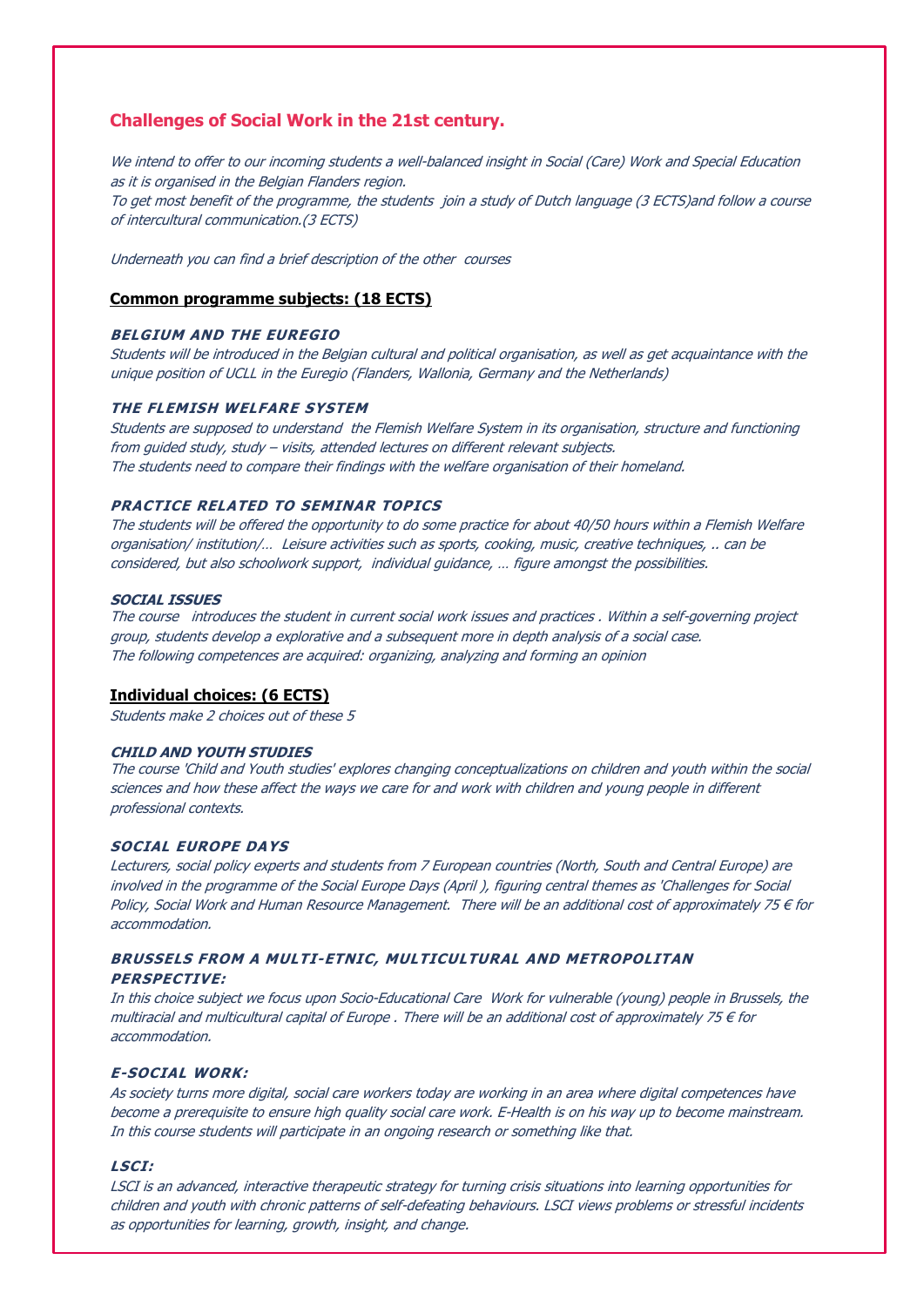## **Challenges of Social Work in the 21 st century**

### **Introduction (6 ECTS)**

|  | Dutch Language course |  |
|--|-----------------------|--|
|  |                       |  |

Cross - cultural communication

3ECTS 3ECTS

### **Common Programme Subjects (18 ECTS)**

**Special Education/ Social Care Work / Social work**

| Belgium and the Euregio: political, social, linguistic and cultural organisation.<br>$\bullet$ |              |
|------------------------------------------------------------------------------------------------|--------------|
| <b>Excursions and cultural links</b>                                                           | <b>3ECTS</b> |
| The Flemish Welfare System<br>$\bullet$                                                        | <b>3ECTS</b> |
| Practice related to seminar topics<br>$\bullet$                                                | <b>3ECTS</b> |
| Social Issues<br>$\bullet$                                                                     | <b>9ECTS</b> |
|                                                                                                |              |
|                                                                                                |              |
| <b>Individual Choices (6 ECTS)</b>                                                             |              |
| <b>LSCI</b> (Life Space Crisis Intervention)<br>$\bullet$                                      | <b>3ECTS</b> |
| E-social work<br>$\bullet$                                                                     | <b>3ECTS</b> |
| Brussels from a multi etnic, multi cultural and metropolitan perspective<br>$\bullet$          | <b>3ECTS</b> |
| Child and youth studies<br>$\bullet$                                                           | <b>3ECTS</b> |
| Social Europe Days<br>$\bullet$                                                                | 3 ECTS       |

### **Total programme: 30 ECTS**